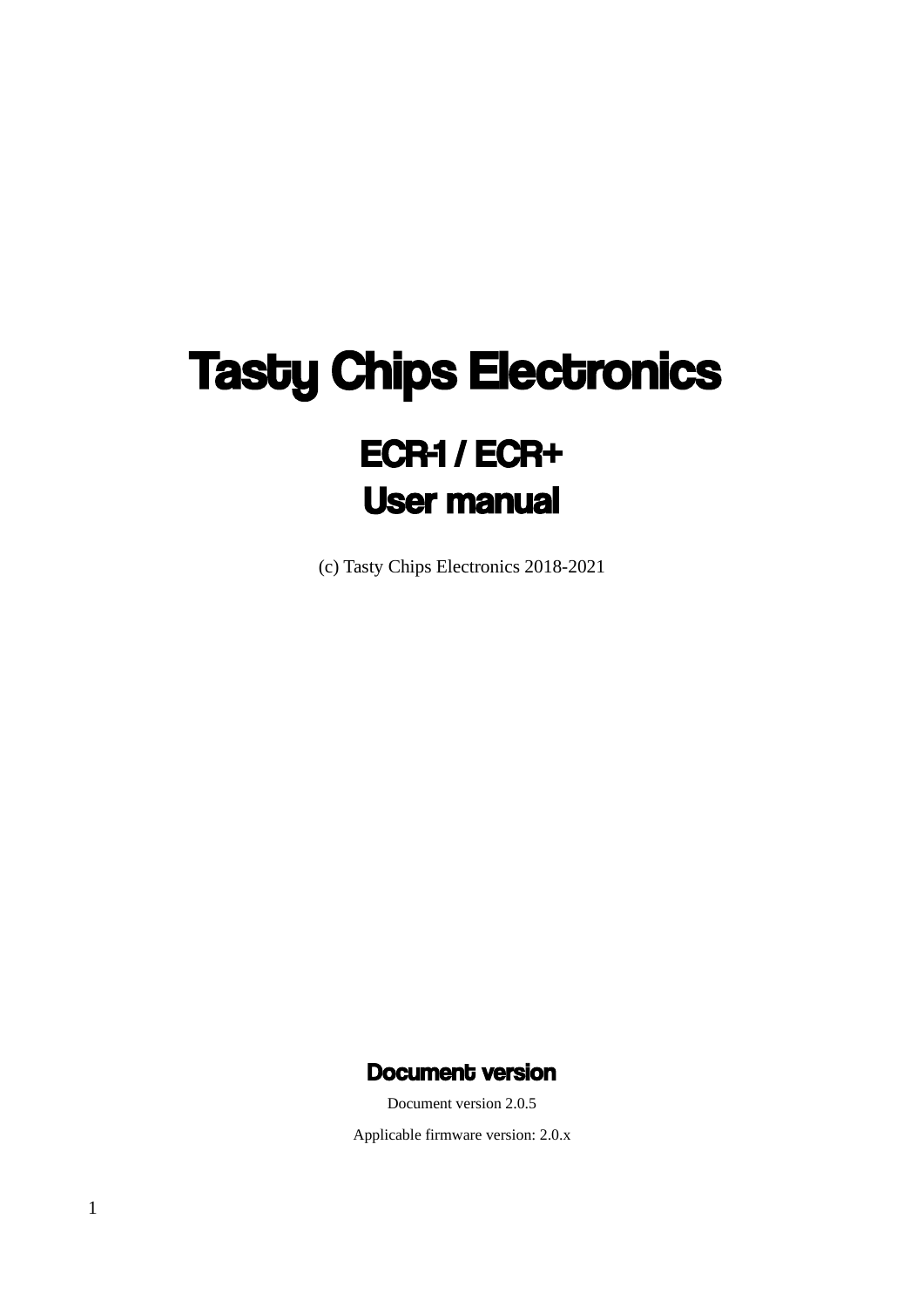# **Introduction**

We originally designed this module to offer the Eurorack community access to long and lush natural stereo reverbs, and to allow tweaks in real-time with minimal delay. But it goes well beyond a mere reverb module.

The ECR series offers various modulation options: for instance, the position in the response sample, allowing for filterlike sweeps. Another example is modulating between two reverb spaces. It's even possible to pitch bend the response sample in real-time. Want to record your own response and use that right away? No problem. That's what a modular system is for, right?



# Contents of the box

- ECR module.
- Ribbon cable for power.

- USB stick. This comes pre-installed with a pack of unique response samples. Earlier units came with a USB-SD adapter.

- A bag of 4x M3 bolts and 4x M2.5 bolts.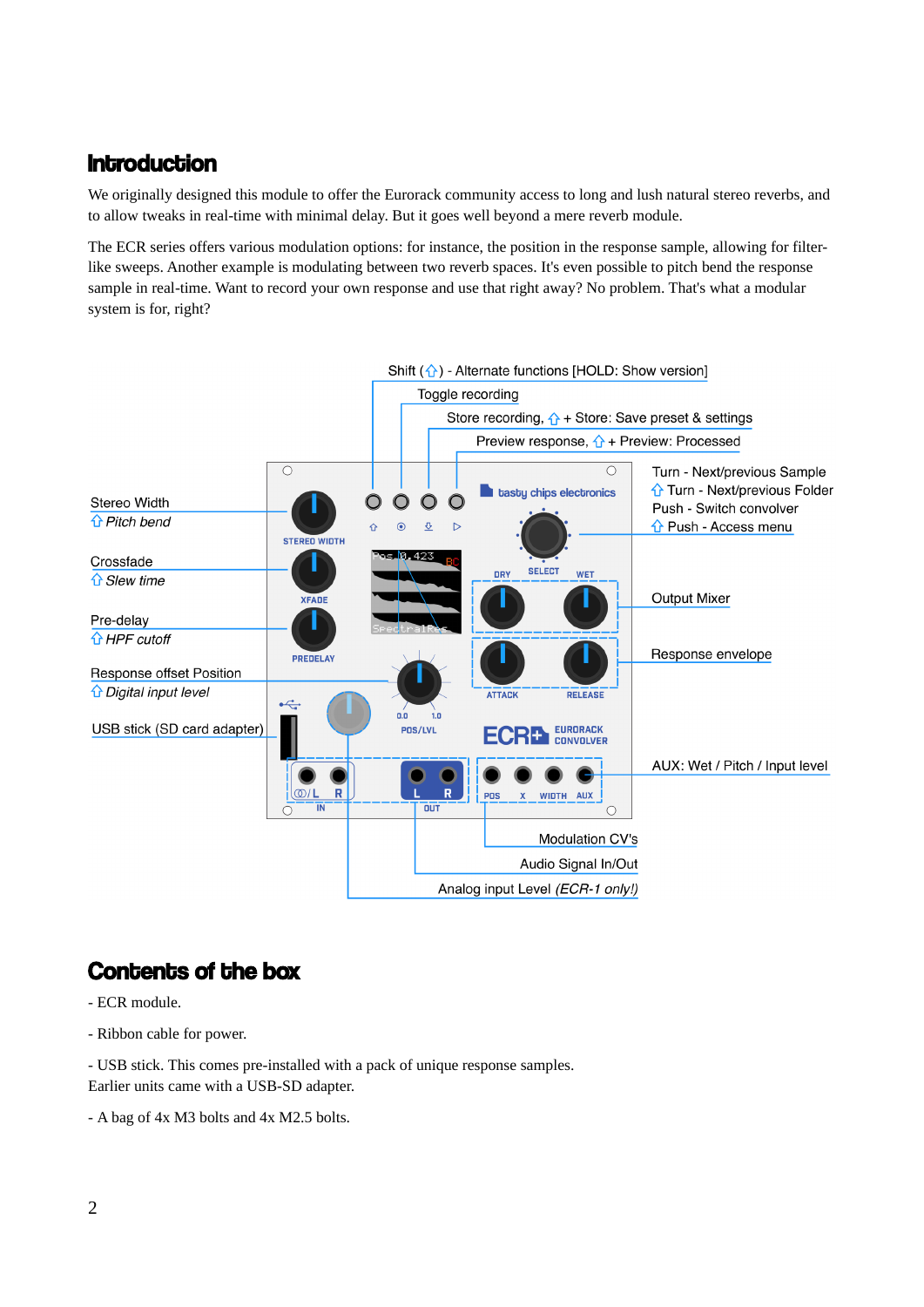# **Warranty**

The ECR-1 and ECR+ come with a 1 (one) year warranty on factory defects. Warranty is effective from the date of shipping of the unit.

"Factory defects" covers:

- Missing parts (see previous section)
- Broken parts (for instance: cracked screen, broken buttons, or knobs)
- Non-functional unit ("dead on arrival")
- Semi-functional unit with serious defect (for instance: inability to access the SD card, mute audio inputs or outputs).

In case of such defects, you can reach us at info@tastychips.nl, and claim your unit to be repaired. We'll contact you with all the necessary information for return shipping and will refund all postage costs incurred. Please understand that shipping and repairs may take several weeks depending on the severity of the defect and your location in the world.

We'll first attempt to repair your unit. If, and only if, the unit is damaged beyond repair, we'll send a new unit.

### **Installation**

1. Power down your rack.

2. Optional: remove the bit of anti-static foam from the back of the module. For the ECR+ it's better just to leave it on!

3. Use the included power cable to connect the ECR to your bus board. Don't worry, the connection is impossible to get wrong, because the ECR is fitted with a shrouded IDC header. This makes sure the orientation of the power cable is OK. And even if you still manage to mix up the orientation on your bus board, the ECR has protection diodes to guard against polarity inversion. It will not be damaged by it.

- 4. Screw the module onto your rack casing's rails.
- 5. Power up and wait a few seconds until the display is initialized.

# Getting started

1. Hook up audio output cables.

- 2. Press Play ► to test the output of the selected response.
- 3. Press Play ► again to stop the test.

4. Hook up the audio input. Either try the stereo input and hook this up to your phone or laptop, or use both inputs in mono mode and connect them to your modular sources.

5. Make sure the Predelay is completely 0, Xfade is completely left or completely right, and Wet is maximized. The Pos knob should be 0. The Attack knob should be 0, and Release should be maximized, enabling the full response to be used.

6. Adjust the "Input level" knob until the red "C" clipping indicator only seldomly appears.

7. Enjoy the reverberated sound!

8. Turn the Select knob right to try the next response.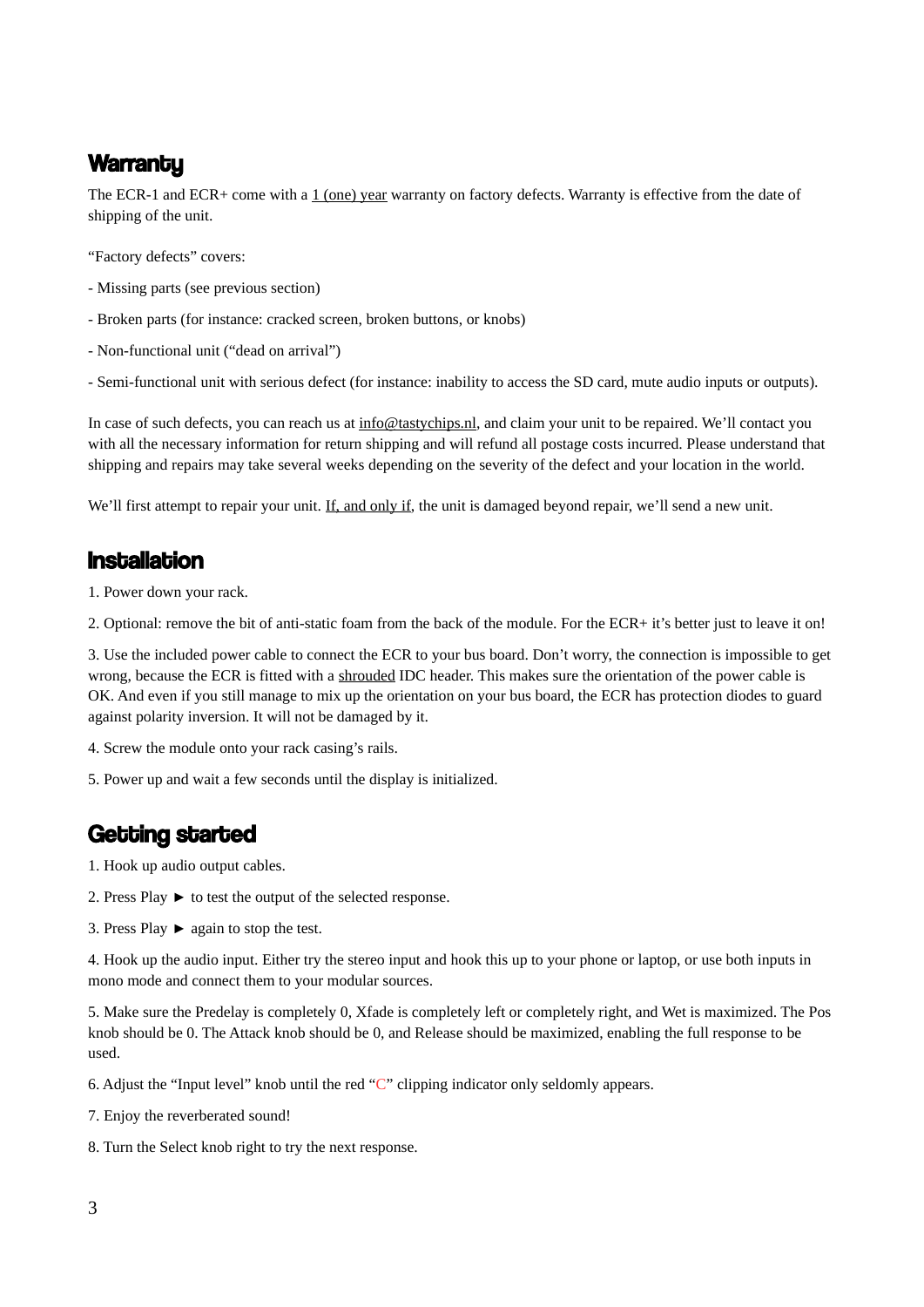# Signal path



As you can see the two internal convolvers both have their own preprocessing chain: PRE for predelay, M-S for Mid-Side, or stereo width, followed by the high-pass filter.

Predelay is typically used to delay reverberation, resulting in a more spacious experience. The room seems to grow, so to say.

Mid-Side is used to exaggerate or diminish stereo effects in the input signal. It may be used to turn it completely mono, or exaggerate and boost the volume.

The high-pass filter is typically employed to keep bass and sub-bass from blowing up. Combining a bass-heavy input with a bass-heavy response sample often calls for such a feature.

The actual convolution is followed by wet attenuation. Finally, the convolver outputs are crossfaded and summed with the dry signal. Not shown in the figure is the autogain correction, but this takes place after summation of the wet signals.

*Note that only one convolver is controlled by the knobs and buttons at any one time.*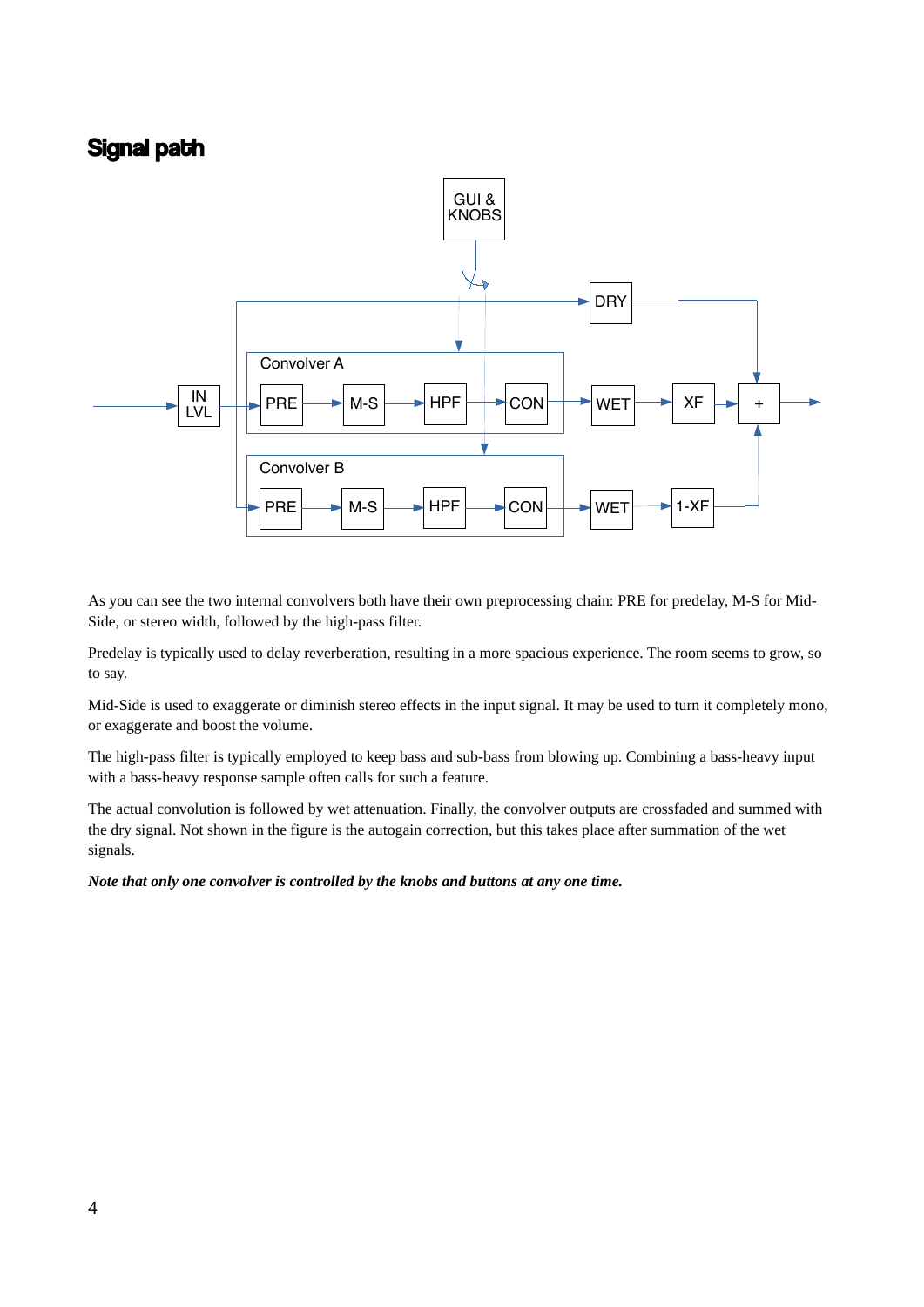# **Audio inputs**

The leftmost audio input accepts stereo (TRS minijack) and mono (TS minijack). If used with a TS minijack, it functions as the left input exclusively. The rightmost audio input is mono (TS minijack) only. If a TRS stereo minijack is used on the left input, the right input should be left unplugged.

Note: In realistic reverb samples or resonator samples the left and right channels are similar. But if you create your own response sample files you can make left and right channels completely different, resulting in a dual mono setup.

### Setting the audio input level

#### **ECR-1:**

A single knob at the bottom left sets the input level. Turn it down, and the ECR-1 will accept Doepfer audio levels. Turn it up and it will accept studio audio levels or headphone audio levels. This an analog control and cannot be modulated or saved.

#### **ECR+:**

The ECR+ audio input uses Doepfer levels [-5V..+5V]. Use these levels to maximize signal-to-noise (SNR). It will also accept line level input, but the signal-to-noise ratio will be ~10 dB lower. This is often still ok, because of the high dynamic range of the ECR+ circuitry.

The ECR+ only has a digital input gain control. Hold down Shift  $\hat{u}$  and turn Pos at the same time. This controls the digital input level. Turned down completely, this will mute all input. This setting is digital and can be modulated and saved. This control is also available on ECR-1 with firmware 2.0.

# Configuring the output mixer

The knobs "Dry" and "Wet" control the output mix. These are digital controls, and their values are displayed on the display. They range from -100 dB attenuation up to 0 dB. Dry and wet are global controls that work on both internal convolutions.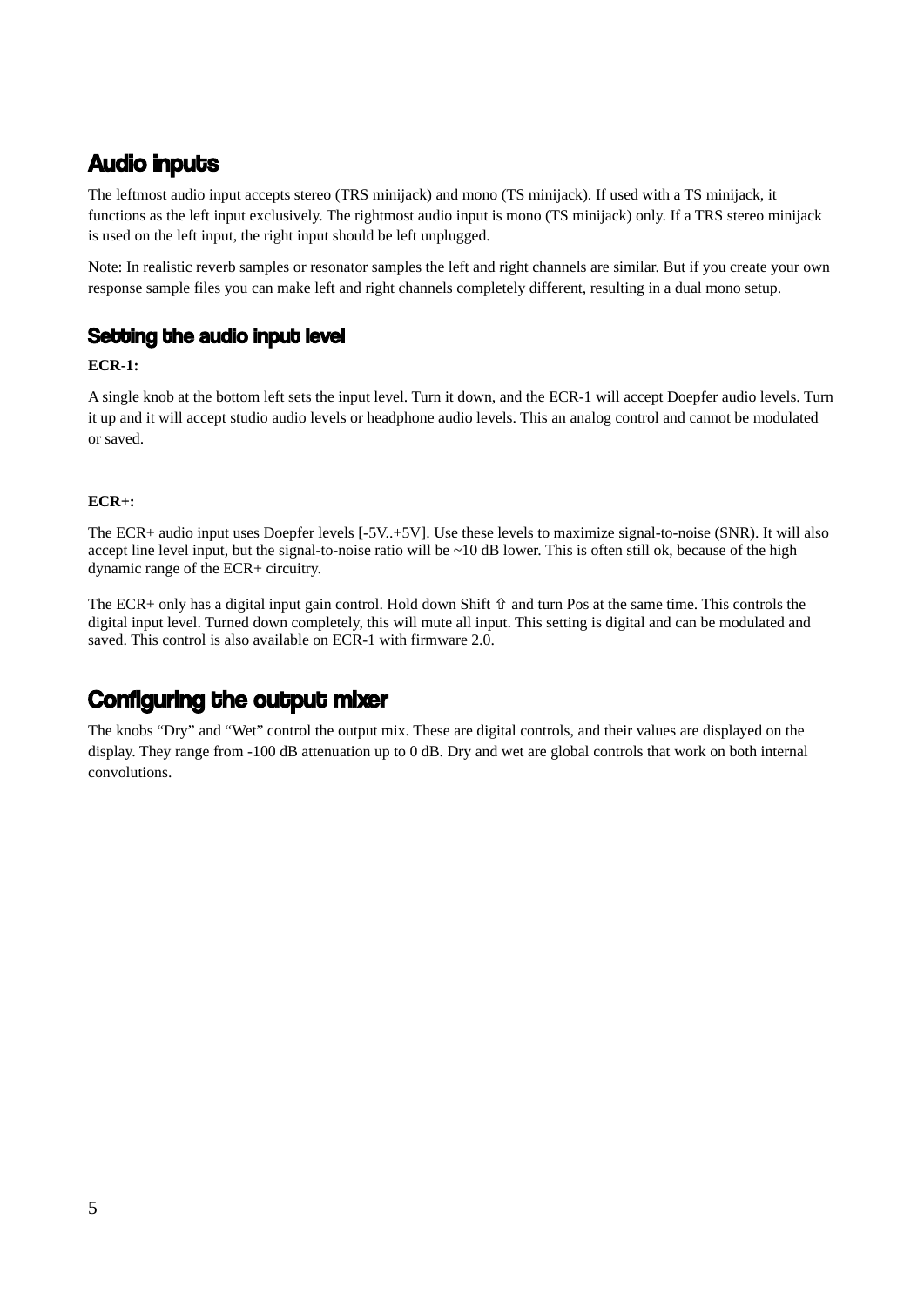# Understanding the display

After startup the ECR will show the "main" screen: mainly sample waveforms and control values.

The display shows the response sample in an understandable way, along with its name at the bottom, and an action message at the top. Such an action may be "WET -6.0DB", "ATTACK 0.500s", "CONVOLVER A". So either value updates, or discrete actions.

The display shows either convolver A or convolver B. You can see a blue "A" or an orange "B" near the upper right corner of the screen. Push the Select knob to toggle between the two. This also toggles which convolver is controlled by the knobs.

The display shows up to 4 sample channels. Everything you need for true stereo reverbs. From top to bottom, these are:



So, if a plain stereo sample is loaded instead of a 4 channel sample, only the upper two channels are visible. Why these 4 channels? This is for the so-called stereo matrix. The left input can also influence the right output.

The samples are always displayed at full length, and cannot be zoomed in. The amplitude is logarithmic so that details in the reverb tail may be better visible. Between the channels the difference in amplitude is exaggerated. This quickly tells you if the response is off-center.

The overlaid blue lines show the AR (Attack-Release) envelope.

Near the upper-right corner of the screen you may see a red "C" which appears from time to time. This indicates the total wet signal is clipping or almost clipping. The ECR then automatically limits the gain, although it's best to turn down the gain knob your self in most cases.

On the bottom of the display the current sample filename is displayed.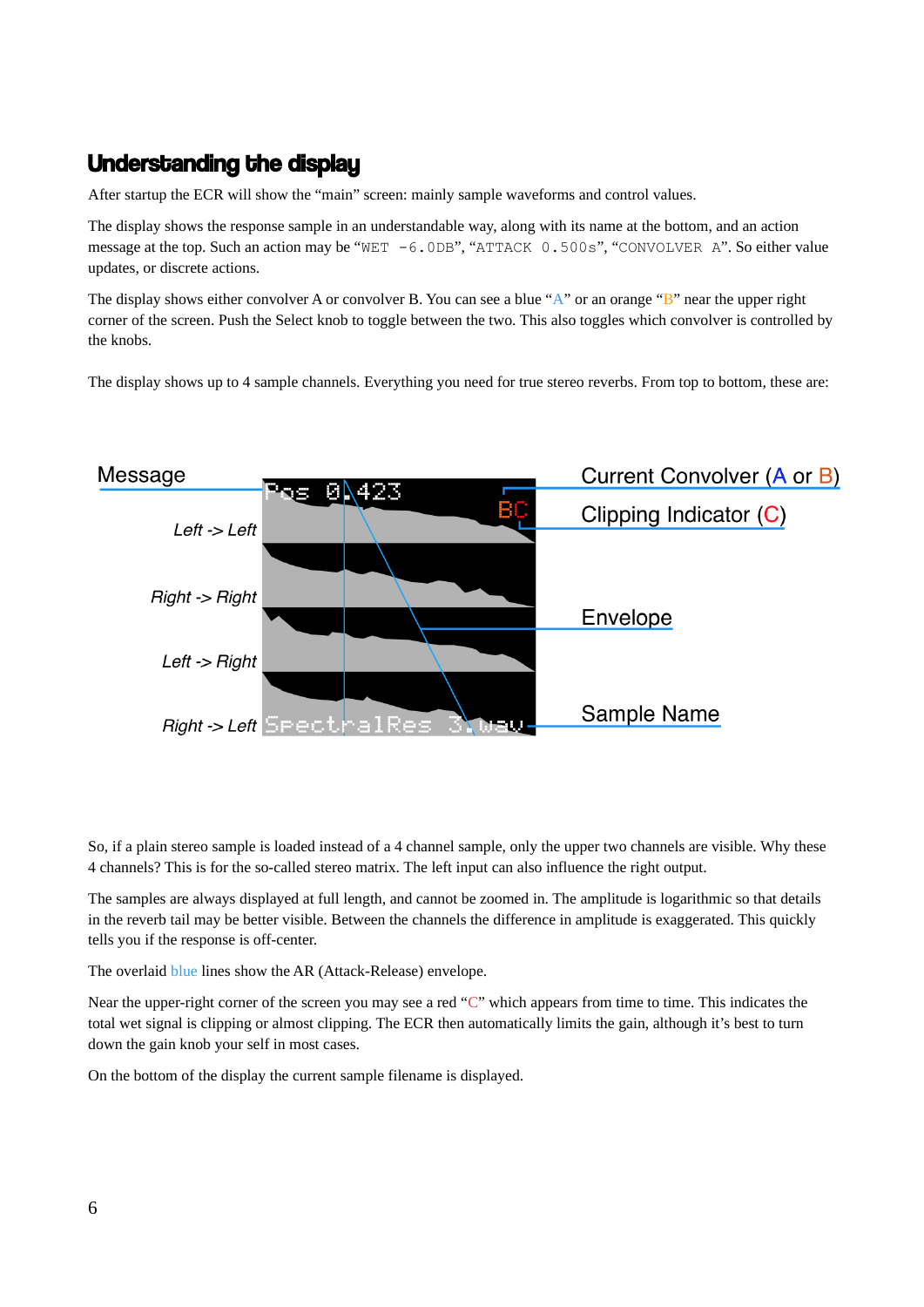# Using the envelope controls

An attack-release type envelope allows attenuation of parts of the response sample. The start position (time) of this envelope can also be set using the "Pos" knob. Setting the position will completely skip over any sample data that comes before this position in the response sample. The combination of these three knobs allows you to precisely focus on any specific part of the response, for instance the tail, or only the early reflections. The position control has a precision of 1024 steps. The attack and release knobs have the same resolution, and using their exponential control curve you can achieve very short attacks or releases and still accurately control them. The attack and release time are displayed on screen down to milliseconds.

The applied envelope attenuates the response in places. To have no attenuation at all (to actually disable the envelope's function): turn attack and pos to 0, and turn release to its maximum. Note that the ECR-1 uses normalization after applying the envelope. This will preserve signal power, however it can also significantly boost the wet signal. You can compensate by turning down the wet knob.

Note that when attack is non-zero, you may experience a gap in the audio. Each time the envelope is changed the convolver recomputes and restarts. Since a longer attack will result in low volume, you may hear short gaps in the output as you continue to change the envelope. This can be compensated by increasing Slew.

# Recording responses

Press record  $\bullet$ . This starts the recording process. The convolution engine will be disabled while recording and only dry output is heard. The recording stops when record is pressed again, or when it has recorded 20 seconds. You can now use the recording as if it were a response, apply the envelope, position, and modulation. Madness will ensue. When a USB stick or the furnished MicroSD card with the USB adapter is inserted, you can press store  $\bf{0}$ . Otherwise the button will pulse two times to indicate no storage medium is present. When storing the recording is automatically assigned a filename  ${\rm recXXXXX}$ , way and it can be found by using the "select" knob in the top right.

#### WARNING: DO NOT REMOVE STORAGE MEDIUM WHEN STORING RECORDING. PLEASE WAIT A FEW SECONDS BEFORE DOING SO. IF YOU DO NOT, DATA LOSS MAY OCCUR.

# Using the remaining parameters

Predelay: 0-2.0s in with an exponential control curve. Using this often influences the perception of the size of a reverberating space. For instance, you can make a short reverb of a small room appear bigger by turning this up a little. Adjustment of this control causes the convolver to recompute its data. This may take a short while. Also note that the convolver restarts after adjustment and it starts with playing back the delay!

Stereo width: This is a Mid-Side matrix control that either turns the input into mono (turn it down to 0), or exaggerates the stereo effect (turn it completely right). The center keeps the stereo input audio signal exactly as it is.

Pitch  $f \hat{u}$  +Stereo width]: Hold down shift and turn the stereo width knob to pitch bend the response. Completely left means -2 octaves, completely right means +2 octaves. Center keeps the response the same pitch. *Highpass filter cutoff [+Predelay]: To keep the convolution from blowing up you can cut away some sub-bass from the audio input.* 

Xfade (crossfade): Crossfade between convolver A (left on the knob, 7 'o clock) convolver B (right on the knob, 5 'o clock). Please read the section "Using the dual convolvers".

*Slew time [+Xfade]: recomputation slew time controls the crossfading time between newly computed response and old response. Such a cross fade occurs when a new impulse response is offered to the convolver. For instance when a new response is selected by turning the select knob, or when the envelope or envelope position is changed. A short slew time sounds more choppy, but you'll hear the new response earlier. A larger slew is especially useful with longer envelope attack.*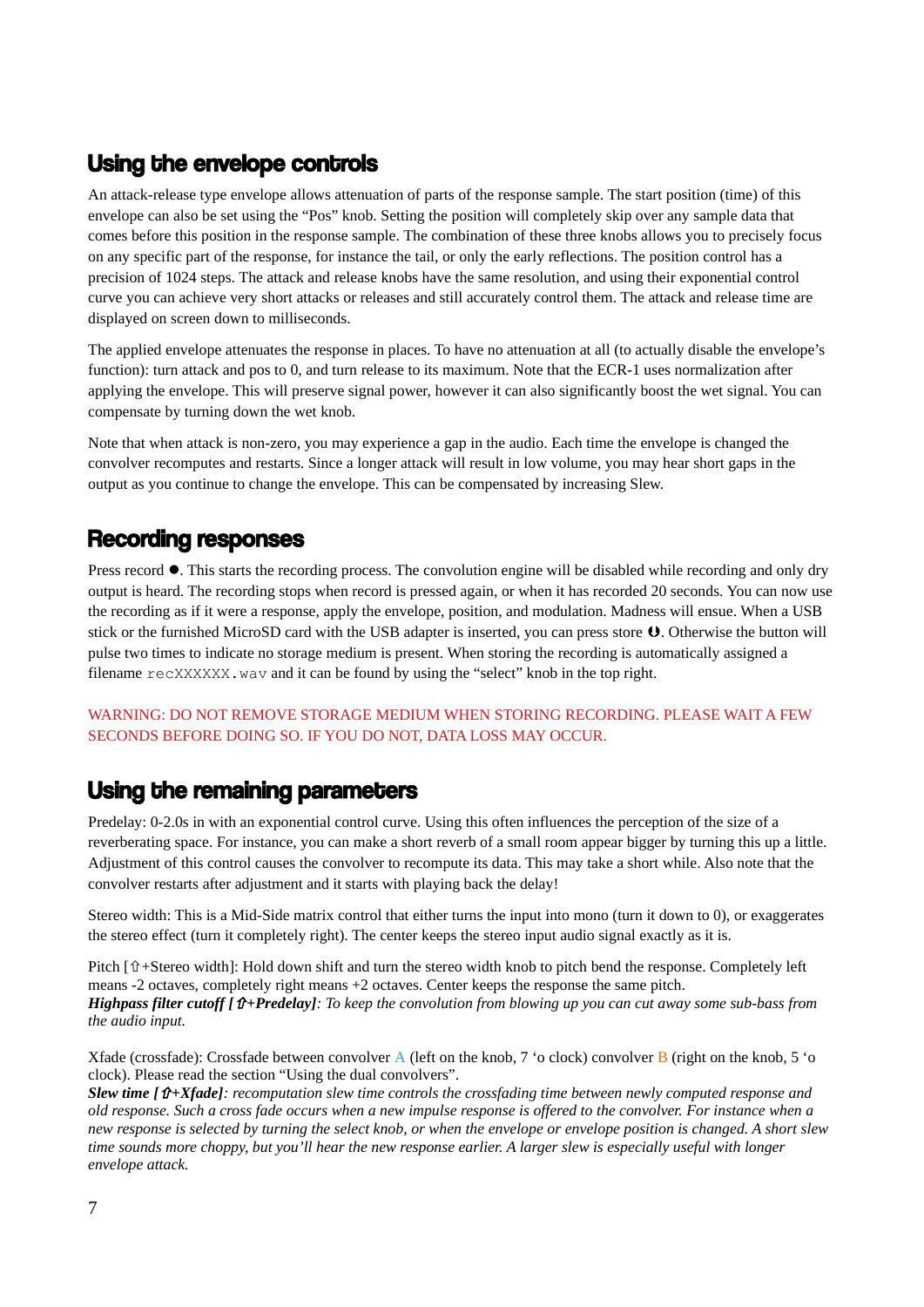# Control voltages

Insert Doepfer level CV sources to modulate some of the ECR's parameters.

0V: or disconnected, no modulation,

+5V: maximum positive modulation,

-5V: maximum negative modulation.

Modulation clips the affected control its minimum and maximum. That means it will never exceed beyond the levels you can manually set it to by using the knob.

"Pos": Modulates the position knob. This control forces a re-computation of the envelope and hence also a recomputation of the response. There will be a lag depending on the size of the envelope, exactly like with the Pos knob itself. If the envelope is small enough, and you apply a CV envelope waveform, this allows for smooth sweeps over your response.

"X": Xfade, or crossfade. -5V will crossfade completely to convolver  $A$ . +5V will crossfade completely to convolver  $B$ . this is a direct control that takes effect in about 10ms.

"Width": Modulates stereo width. -5V will force the input signal to mono. +5V will exaggerate the stereo effect. This is a direct control that takes effect in about 10ms.

"Aux": This modulates either Wet, Pitch (TUNE in the menu) or input level. The destination is configured in the menu.

# Using the dual convolvers

The ECR runs two internal convolvers simultaneously. There's one in the foreground, which is directly controlled by the knobs, and there's one in the background. The background convolver cannot be controlled by the knobs, but can hold another response sample and it has its own (static) settings such as another envelope, filter settings and pitch. It can also be modulated by the CV inputs if you choose. For this see the System Menu chapter. The Xfade (crossfade) knob creates a mix between the two convolvers.

1) Set up your foreground convolver using the "select knob" to choose a response, and turn the other knobs (except crossfade!) until you have a satisfying convolution.

2) Now press "select". This switches the foreground convolver into the background. The display will let you know: "CONVOLVER B"

3) Turn xfade to the left a bit to hear the convolver A.

4) Select a nice new response sample for convolver  $\overline{B}$  by turning "select", and set the parameter knobs to your liking.

5) Wiggle X-fade. If you're using reverb responses, you are now traveling between spaces!



6) Optional: hook up a CV to the X(fade) modulation input to automate this travel in a pattern of your liking. A simple sine wave is already quite convincing.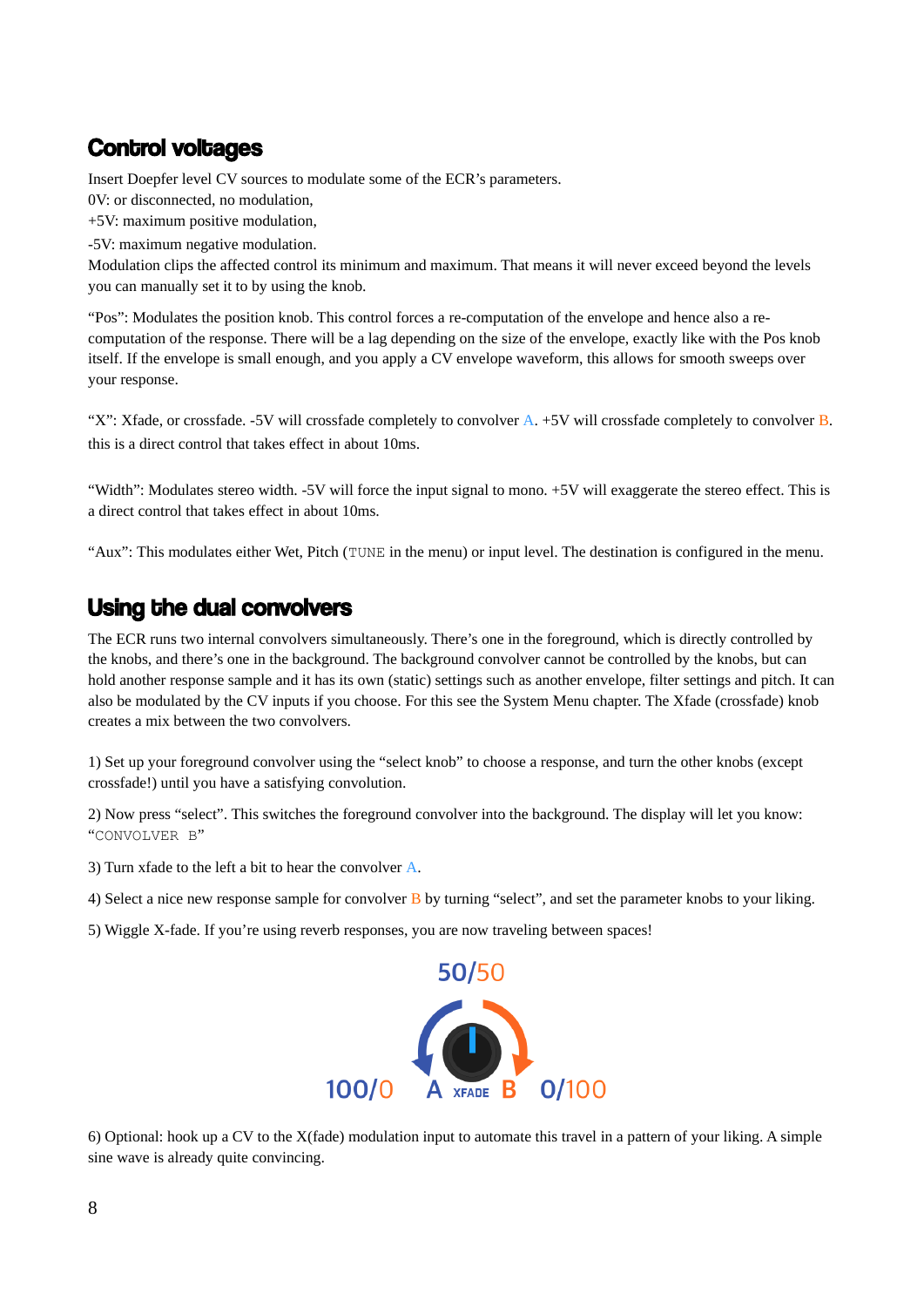# Choosing samples

The ECR offers a file chooser to help you browse through vast libraries of samples and settings. We designed it to work as quickly and intuitively as possible. All samples and settings are present in one big flat list, through which you can quickly scroll back and forth. No diving into directories, no choosing of data types to load. Turn the Select knob to enter the file chooser screen. Turn a bit more to start choosing another sample. See Figure 1.

The ECR's USB A port allows you to use the furnished USB stick or in early models the furnished Micro SD card (via the USB-SD adapter). It also comes pre-formatted and with loads of original responses recorded by the Tasty Chips Team. There are only 8 samples in the ECR's internal flash memory.

Once this USB drive/SD card is inserted the ECR will automatically register all the .wav files in the root directory, and in the folders in the root directory. Note that it does not scan any deeper than 1 level! This means that folders in folders are skipped! This may change in later firmwares. It slurps up all the sample file names and compiles them into a big list you can scroll through.

It may take a few seconds before the ECR has correctly mounted and processed all the files. The list is updated live on screen when it's ready. Browse a bit to the right and after the  $8<sup>th</sup>$  response, you're browsing the external medium.

Of course you are free to remove and add .wav files at your leisure, using your PC. Since there are a lot of responses on the USB drive/SD card, you may want to hold down Shift  $[\hat{u}]$  when turning the Select knob. This jumps from folder to folder instead of from file to file.

While browsing, the ECR shows the current folder at the top of the screen. This helps you to distinguish if samples are in internal memory or are external. Browsing automatically loads and activates new samples. When Play ► is active, you can easily preview sounds this way. In the top left corner it also shows A or B to tell the user which convolver's sample and/or preset we're loading.

When you have selected a sample you like, return to the main screen by pushing Select, or wait for 4 seconds if you have the AUTO EXIT feature enabled in the menu.

Some files are shown in blue. This means they're accompanied by an .ini file, with patch data inside. You should explicitly push and hold the Select knob to load it. These patch .ini files are created when you save your system presets.



The ECR accepts USB sticks other than the one we've supplied, but your mileage may vary. Some (cheap) USB sticks are very slow. Only FAT, ExFat, and Linux Ext filesystems are properly supported.

#### WARNING: DO NOT REMOVE STORAGE MEDIUM WHEN STORING RECORDING. PLEASE WAIT A FEW SECONDS BEFORE DOING SO. IF YOU DO NOT, DATA LOSS MAY OCCUR.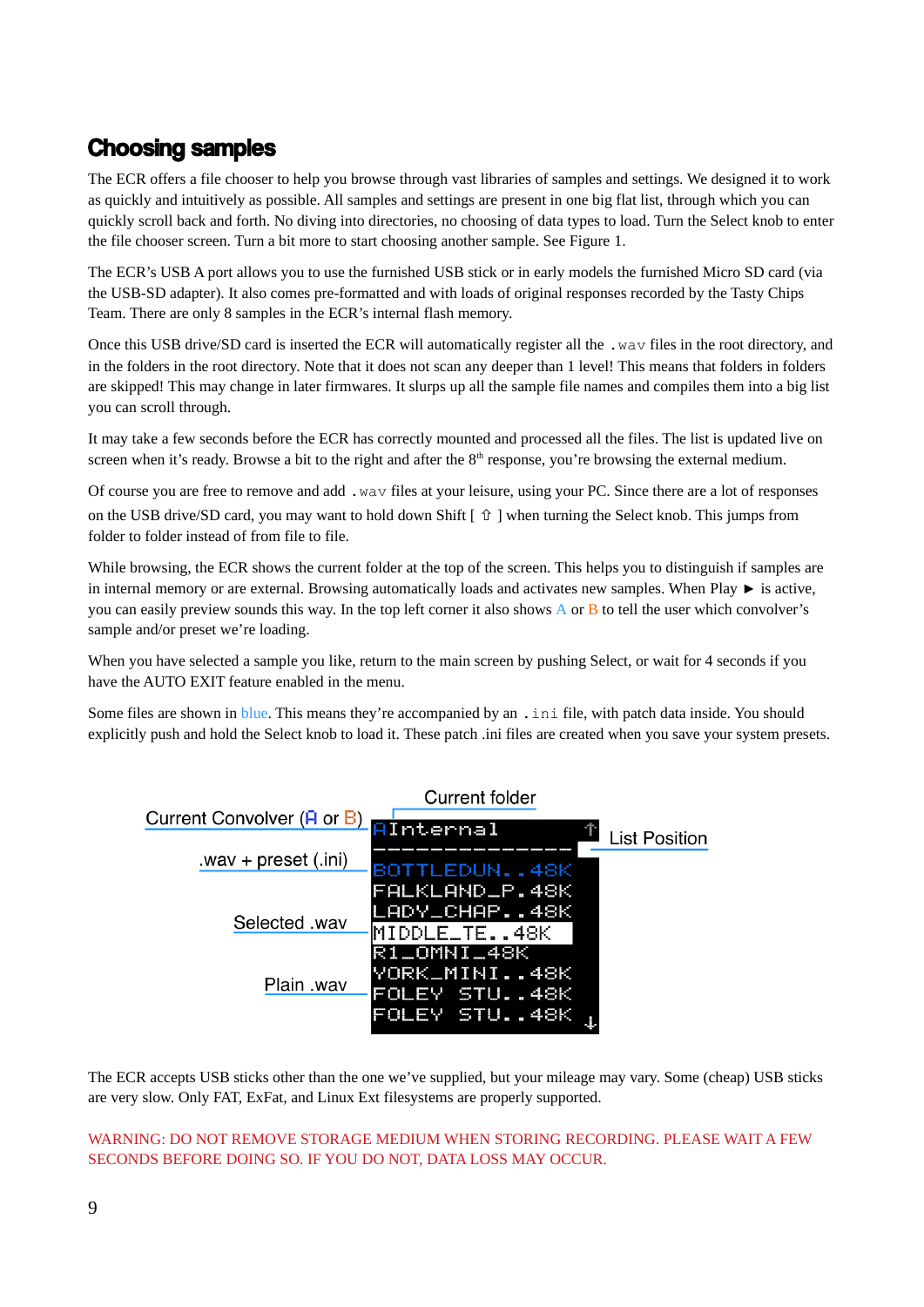# Presets and system settings

Firmware 2.0 and up offers presets. This means knob settings are stored along with the chosen sample. Choose a sample and the knob settings will also be loaded. Additionally, the system menu settings are saved as well. Just press Shift [ $\hat{\theta}$ ]  $] +$  Store  $\bf{0}$  . This saves both the system settings and the presets, as well as the currently used presets. NOTE: system settings are saved to USB! Every time you plug in a USB stick the ECR will load these system settings, and you will lose your current tweaks. We may add the ability to store settings internally, but this will require rigorous testing.

Important: some seconds after startup and every time you plug in a USB stick, the ECR will search for system settings data. If it finds it, it will immediately load the system settings and default presets! This was one of the most requested features from users of the original 1.x firmware. To inform the user it will display a "READING USB.." popup, followed by "READ PRESET.." popup if system settings&presets are found.

Both the system settings data file and the preset data files can be found on the USB stick. You can easily remove and edit them on your PC, since they are just ordinary text files.

After having stored system settings, the chosen sample files will be accompanied by preset .ini files. In the filechooser, these are highlighted in blue instead of white. To not only load the sample, but also the patch data contained in the .ini file, press and hold the Select knob. A "READ PATCH..." popup wil be shown and the preset data will be loaded. This means the envelope, filter, mid-side, etc settings are loaded along with the sample.

# System menu

Enter the system menu by holding down Shift  $\lceil \hat{v} \rceil$  and pressing Select. Here you'll find the following:

- DIRECT SHIFT: toggle this so you don't have to keep shift pressed. Often beneficial, because it frees up one hand for wiggling.

- AUTO EXIT: leave the file chooser after 4 seconds. Can speed up your workflow. When this is OFF you will need to press the Select knob to leave the file chooser.

- CV MAP: map the CV inputs to convolver  $A$ ,  $B$  or both  $(AB)$ .

- AUX: Which destination should the Aux CV control: WET, TUNE (aka Pitch), or INL (Input Level).

- SVR: Screensaver time: 0 s, 30 s, 2 minutes, or 5 minutes. The screensaver will go to half brightness after this time, and then wait 5 more seconds before going black. 0 seconds mode is especially there for the ECR-1. The screensaver will reduce noise on the audio input. In this mode the screensaver will kick in almost instantly but will still leave enough time to display things without flickering. On the ECR+ this mode has no real use, except if you don't like the display.

- PICKUPS: Enable or disable potentiometer pickups. With pickups enabled the potentiometers will only respond if you turn them to the displayed position. When it is locked, a small lock icon will be displayed and the current internal setting of the potentiometer will be displayed in the center of the screen. Turn to this point to unlock!

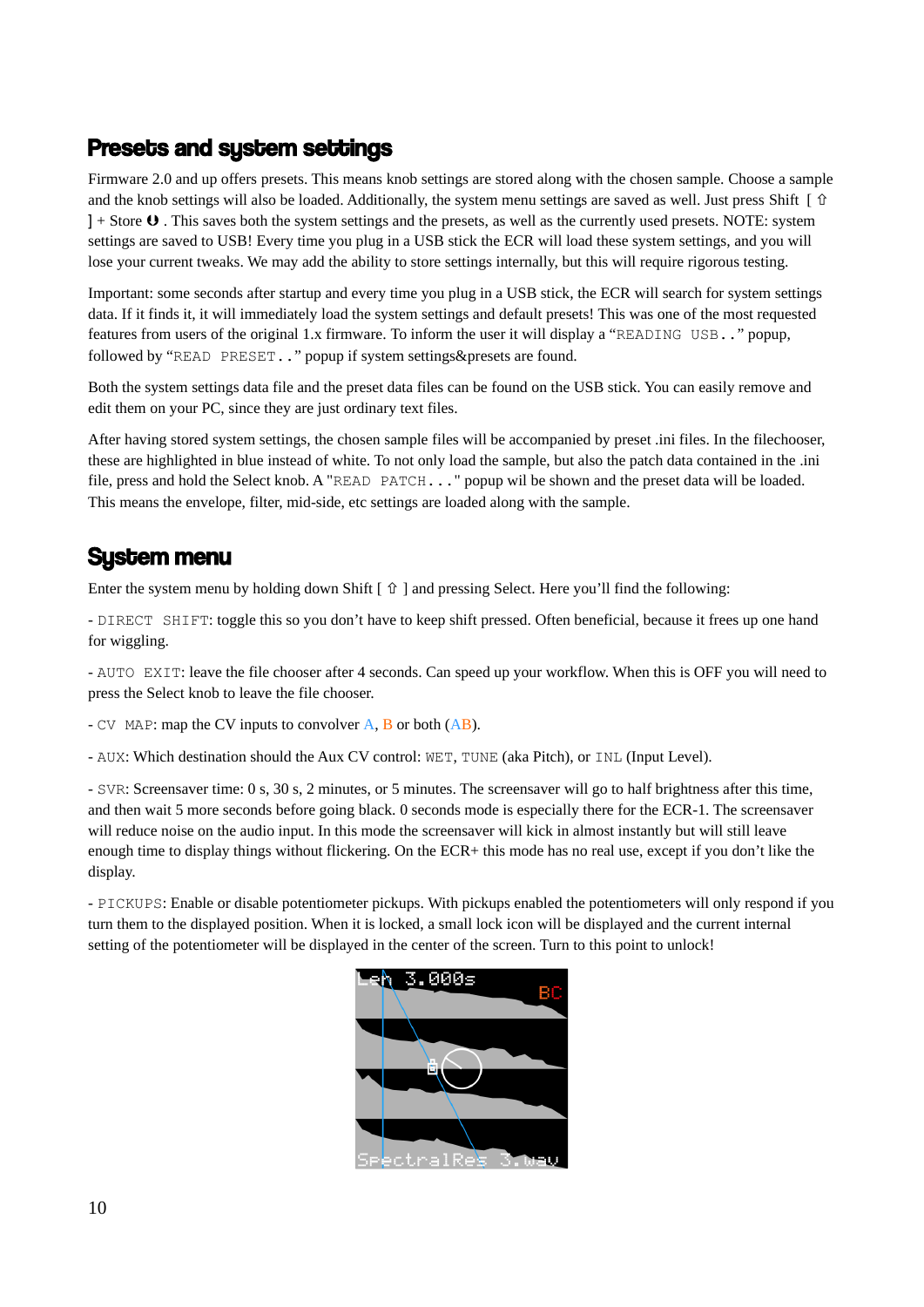- CONV B: enable/disable convolver B. Less power consumption, and better chances for lower latency. May disappear in new firmwares as it was primarily a development feature.

- EXIT: Exit the menu.

Note that these system settings will be saved when you press Shift  $[\hat{u}]$  + Store  $\bf{0}$ . This shortcut is available in any screen.

### **Further functionality**

Hold down Shift  $\lceil \theta \rceil$  for 5 seconds to show the firmware version. This firmware is now also shown at the top of the menu.

### **Features**

- Long true-stereo natural reverbs (23s max).
- Dual simultaneous reverbs (foreground and background), with their own presets.
- Multi-channel display with envelope and parameter-value overlays, and a clipping indicator.
- Predictive gain control (to preemptively stop the output from blowing up).
- Stereo or dual-mono input, accepts line level or Doepfer Eurorack level. Adjustable using gain control knob.
- Separate dry and wet knobs.
- Attack-Release Envelope with direct controls (2 knobs).
- Cross fade knob (cross fades between the foreground and background response)
- Pre-delay up to 2 seconds.
- Rotary encoder to quickly select responses (internal presets and the ones present on USB/SD).
- High-pass (12 dB/oct) filter with adjustable cutoff.
- Real-time pitch adjustment of response (-2 .. +2 octave).
- Dual mono (stereo pair) output.
- Record responses to USB. 23 s max.
- Use responses from USB.
- 4 modulation CV's:
	- Response sample position
	- Crossfade
	- Stereo width
	- Aux: Wet, Pitch & input level.
- Audition feature to quickly evaluate responses.
- High quality ALPS potentiometers.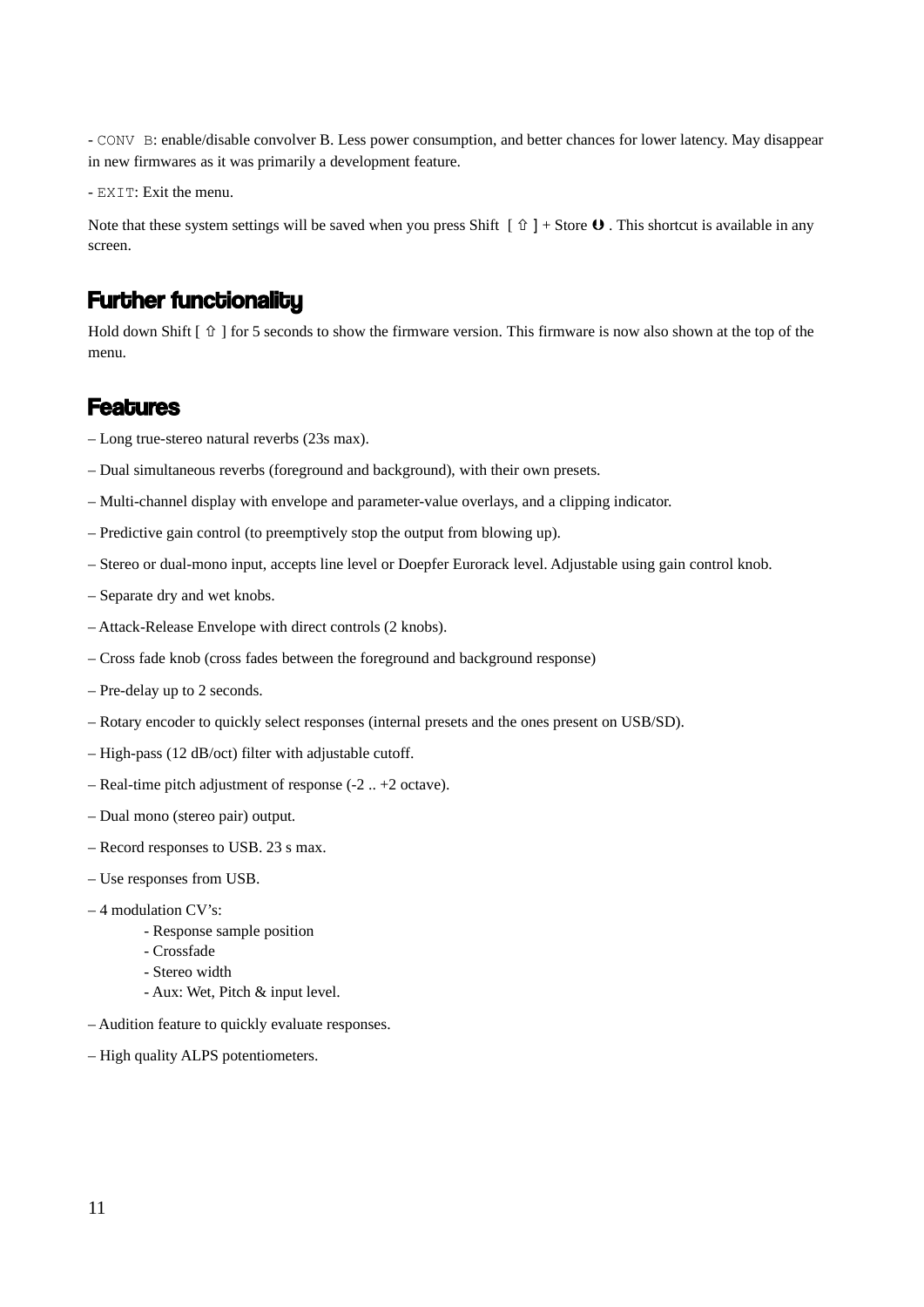# **Specifications**

- 48 kHz stereo input
	- ECR+ : 114 dB input and output SNR
- 1.5″ true color 128×128 pixel OLED
- USB2.0 port with USB stick included.
- Saves samples as 32 bit float stereo WAV files.
- $-10$  bit resolution and  $\sim$  50 Hz refresh on potentiometer action.
- +12V, -12V powered (5V busboard line not used)
- Scratch proof and solvent proof anodized front plate.

#### **Measurements**

#### ECR-1:

- 130 mm / 25.6 HP wide
- approx 5cm deep (counting from the front plate)

#### ECR+:

- 131.9 mm / 26 HP wide
- approx 3cm deep (counting from the front plate)

### Power consumption

ECR-1:

+12V: 180 mA (idle) – 400 mA (longest reverbs and continuously modulating)

-12V: 21 mA

#### ECR+:

+12V: 180 mA (idle) – 300 mA (longest reverbs and continuously modulating)

-12V: 30 mA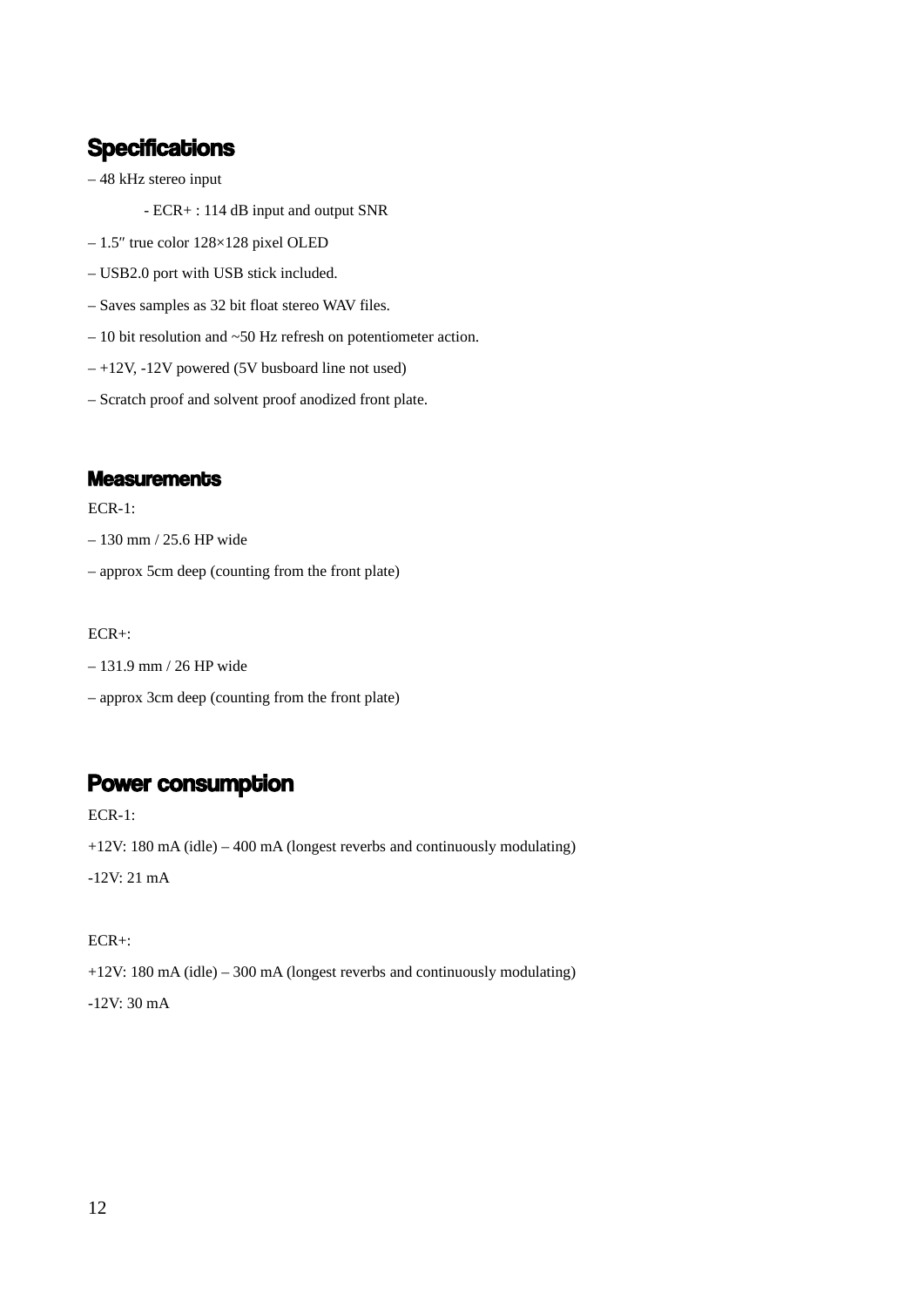# Firmware upgrades



The ECR-1 can receive firmware upgrades or even alternative firmwares by replacing the DIMM (the Raspberry CM3 module) on the back of the unit. Firmware 2.0.0 is the last release that will be distributed this way. From firmware 2.0.0 onwards the ECR-1, and ECR+ accept firmware updates via USB. These update files are *freely* downloadable from our site <https://www.tastychips.nl/ecr-support/> *Illustration 2: Replacing the DIMM compute module on the back of the ECR-1.*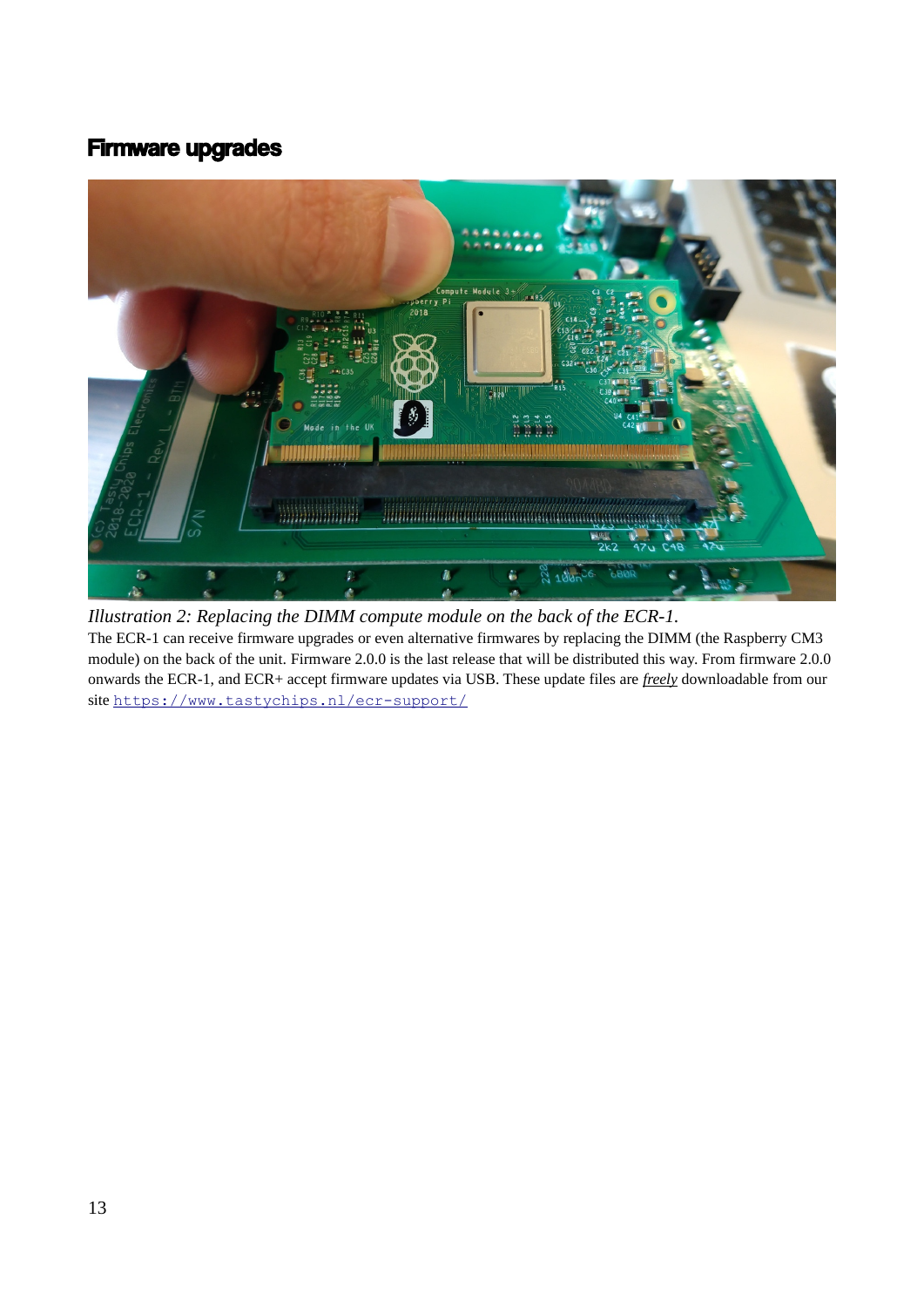### Firmware updates via USB

1. Download the firmware zip file from our site <https://www.tastychips.nl/ecr-support/>

Make sure this is the correct firmware for your hardware! The ECR-1 has  $\text{ecr1}_f$  fw  $x.y.z.z$ . zip, the ECR+ has ecrplus fw x.y.z.zip.

2. Copy the file to the root of the USB stick.

3. Safely eject the stick from your PC, and insert it into your ECR's USB port. Wait a few seconds..

4. The ECR will now enter its update screen, waiting for you to press Select. If you don't press it it, will return to the main screen and resume normal operation after about 20 seconds.

5. The ECR will install and automatically restart. This shouldn't take more than 2 seconds. Note: the ECR will remove the zip file from the stick, to not get stuck in a loop (!).



# **Troubleshooting**

The ECR-1 receives a full functional test when leaving the factory. The v2.0.0 firmware has been meticulously tested for stability over a 24 hour period with all kinds of inputs and control changes. However, in the rare case of a crash or hang, or any other strange glitch, please contact us at  $info@$ tastychips.nl.

Things to keep in mind:

- Always turn the unit off for at least 10 seconds before powering back up again. Otherwise it might start up with unresponsive controls.

- The ECR can be quickly reset without powering down your rack. Hold down the 4 buttons:

[Shift  $\hat{u}$ , Record  $\bullet$ , Store  $\bullet$ , Play ►] for 4 seconds. The screen will black out for a while, but the main screen will quickly re-appear.